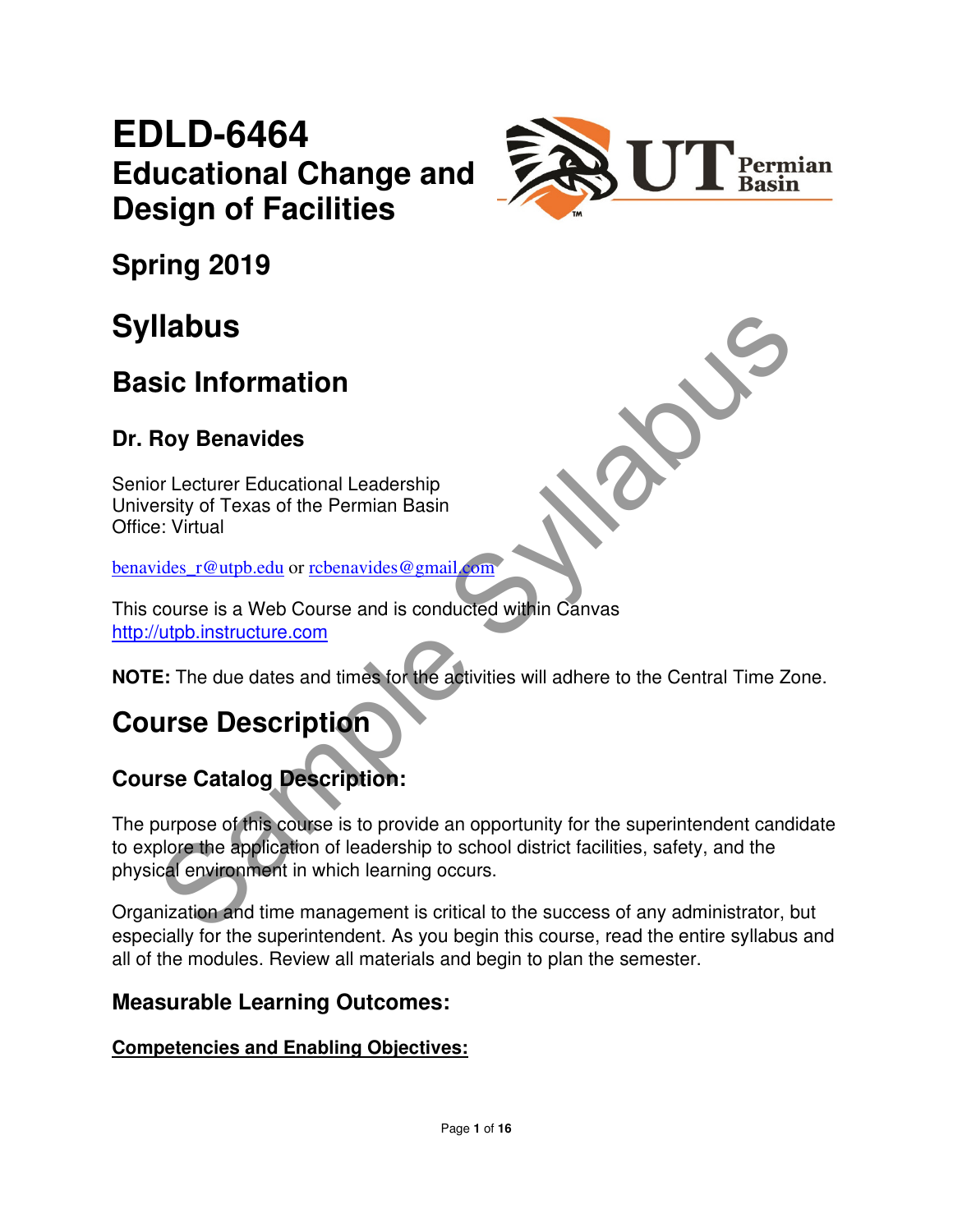While this course utilizes all State Board for Educator Certification (SBEC) Competencies, it primarily focuses on Domain III, Administrative Leadership, and the following domains, competencies and supporting standards:

Domain III – Administrative Leadership

Competency 009 – The superintendent knows how to apply principles of leadership and management to the district's physical plant and support systems to ensure a safe and effective learning environment.

Supporting Standards:

The superintendent knows how to:

- Apply procedures for planning, funding, renovating, and/or constructing school facilities.
- Implement strategies that enable the district's physical plant, equipment, and support systems to operate safely, efficiently, and effectively.
- Apply strategies for ensuring the safety of students and personnel and for addressing emergencies and security concerns.
- Develop and implement procedures for crisis planning and for responding to crises.
- superintendent knows how to:<br>
Apply procedures for planning, funding, renovating, and/or constructing<br>
school facilities.<br>
Implement strategies that enable the district's physical plant, engthment, are<br>
support systems to Apply procedures for ensuring the effective operation and maintenance of district facilities. Implement appropriate, effective procedures in relation to district transportation services, food services, health services, and other services.
- Apply pertinent legal concepts, regulations, and codes.

Competency 10 – The superintendent knows how to apply organizational, decisionmaking, and problem-solving skills to facilitate positive change in varied contexts.

The superintendent knows how to:

- Implement appropriate management techniques and group process skills to define roles, assign functions, delegate effectively, and determine accountability for goal attainment.
- Implement processes for gathering, analyzing, and using data for informed decision making.
- Frame, analyze, and resolve problems using appropriate problem-solving techniques and decision-making skills.
- Use strategies for working with others, including the board of trustees, to promote collaborative decision making and problem solving, facilitate team building, and develop consensus.
- Encourage and facilitate positive change, enlist support for change, and overcome obstacles to change in varied educational contexts.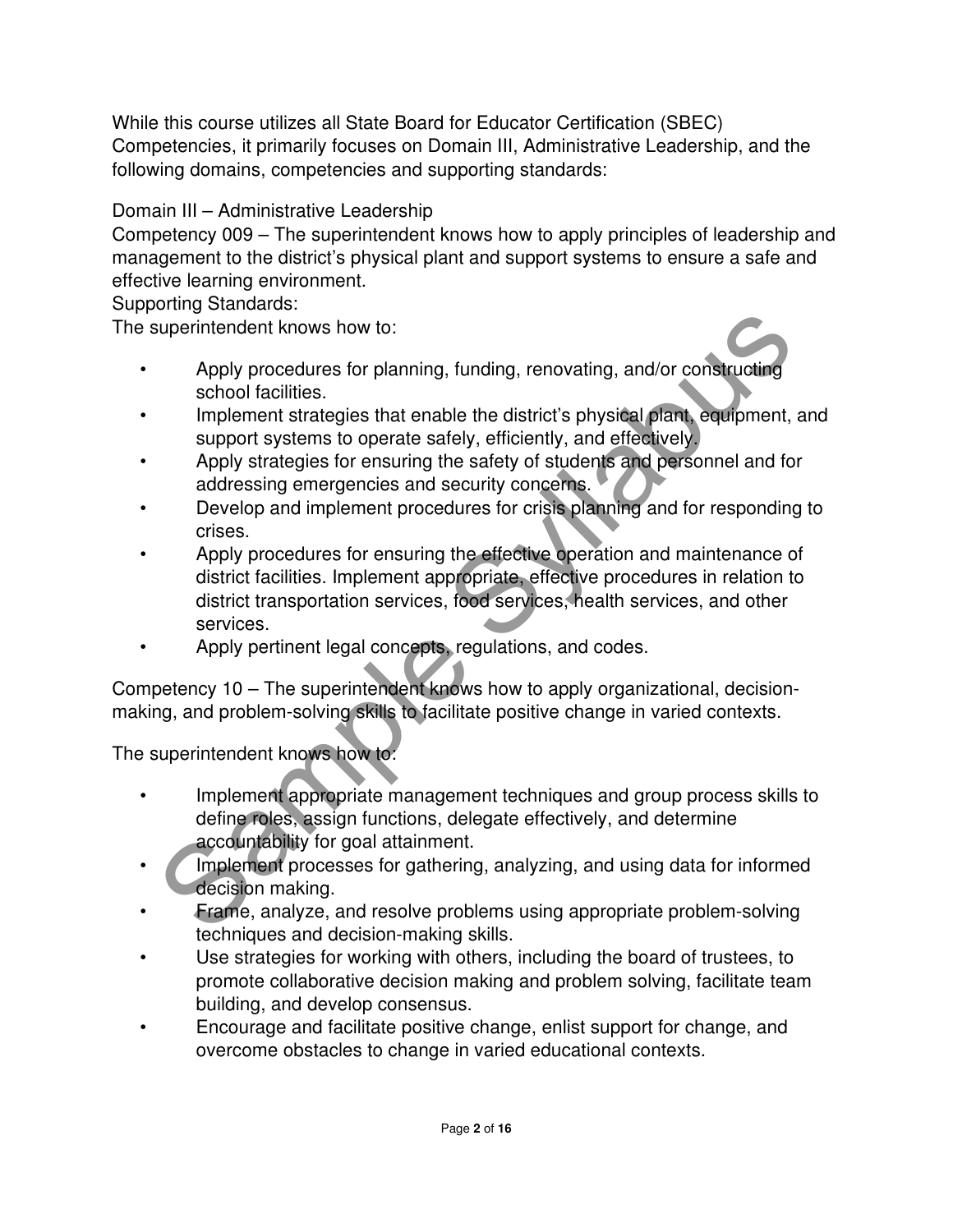• Apply skills for monitoring and evaluating change and making needed adjustments to achieve goals.

The course also will deal with the following Education Leadership Constituent Council (ELCC) standards:

Indeffective learning environment. This standard addresses the need to enhance the conductional learning through effective, efficient, and equitable utilization of tesources of conduction and equitable utilization of tesou Standard 3.0 – Candidates who complete the program are educational leaders who have the knowledge and ability to promote the success of all students by managing the organization, operations, and resources in a way that promotes a safe, efficient, and effective learning environment. This standard addresses the need to enhance student learning through effective, efficient, and equitable utilization of resources. Educational leaders must use their knowledge of organizations to create a learning environment conducive to the success of all students. Proper allocation of resources such as personnel, facilities, and technology are essential to creating an effective learning environment. Resource management decisions should give priority to teaching, student achievement, and student development.

Operational procedures and policies must be established to maintain school safety and security and to strengthen the academic environment. All management decisions, including those regarding human resources, fiscal operations, facilities, legal issues, time management, scheduling, technology, and equipment, should be based on sound organizational practice. Educational leaders must monitor and evaluate operational systems to ensure that they enhance student learning and reflect the district's accountability to the community

## **Materials**

## **Required Materials:**

Nair, Prakash. (2014). Blueprint for tomorrow: Redesigning schools for studentcentered learning. Harvard Education Press, ISBN 978-1-61250-704-0.

U.S. Department of Education, National Center for Education Statistics, National Forum on Education Statistics. Planning Guide for Maintaining School Facilities, NCES 2003-347, prepared by T. Szuba, R. Young, and the School Facilities Maintenance Task Force. Washington, DC: 2003. You may obtain a free electronic copy of this manual by going to

http://nces.ed.gov/pubsearch/pubsinfo..asp?pubid=2003347 .

# **Conceptual Framwork: UTPB - School of Education**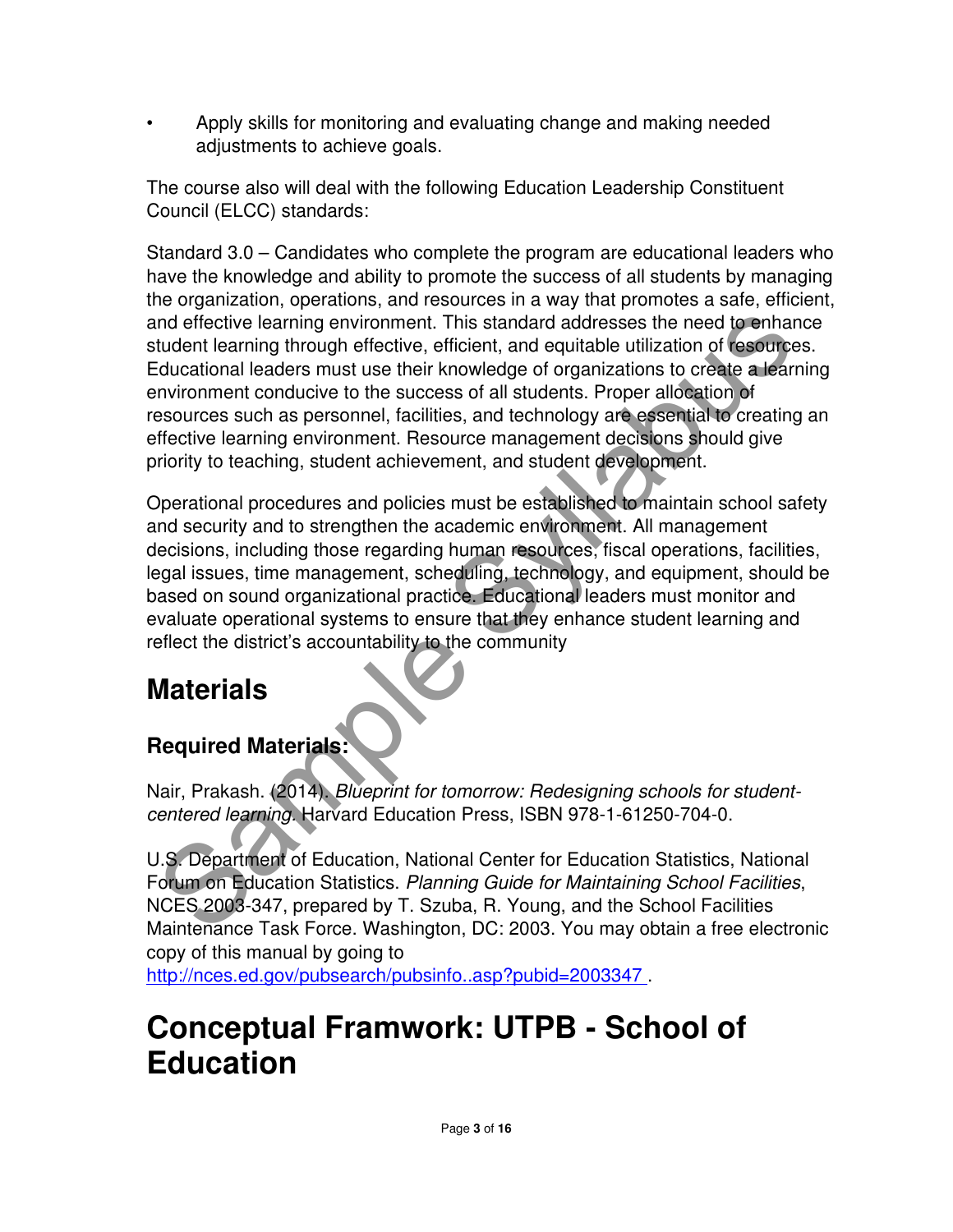#### **Vision**

The vision of the School of Education is a community of life-long learners who actively reflect on the impact of their values, attitudes, beliefs, and practices.

#### **Mission**

The mission of the School of Education is to prepare pre-service and professional educators who are proactive in nurturing the life-long development of all learners. This mission will be accomplished by:

- Facilitating the acquisition of necessary knowledge, skills, and dispositions;
- Cultivating the value of diversity
- Encouraging collaborative inquiry, innovation, and research;
- Promoting collegiality and service in schools and communities;
- Integrating technology into practice;
- Providing opportunities for professional growth; and
- on will be accomplished by:<br>
Facilitating the acquisition of necessary knowledge, skills, and dispositions,<br>
Cultivating the value of diversity, innovation, and research:<br>
Encouraging collaborative inquiry, innovation, and • Influencing educational practices and policies at the local, state, and national level.

#### **Learning Outcomes for Teacher Candidates and Other School-Based Professionals:**

The faculty expects that candidates will:

- Demonstrate content knowledge in their respective content-area
- Use appropriate processes and teaching practices
- Apply knowledge about child and adolescent development
- Incorporate knowledge of diversity in planning and delivering instruction
- Incorporate technology in planning and delivering instruction
- Plan for and assess students' learning
- Create an appropriate learning environment
- Communicate and collaborate with all stakeholders
- Engage in professional growth

#### **Candidate Proficiencies:**

To achieve the learning outcomes, candidates must demonstrate that they "are gaining the knowledge, skills, and dispositions necessary to have a positive impact on P-12 student learning" (NCATE, 2006, p. 9). The following is a list of the specific knowledge, skills, and dispositions that the faculty has determined are important for each candidate to possess and exhibit

Knowledge (K): Our candidates will exhibit knowledge about and understand the impact on teaching and student learning of: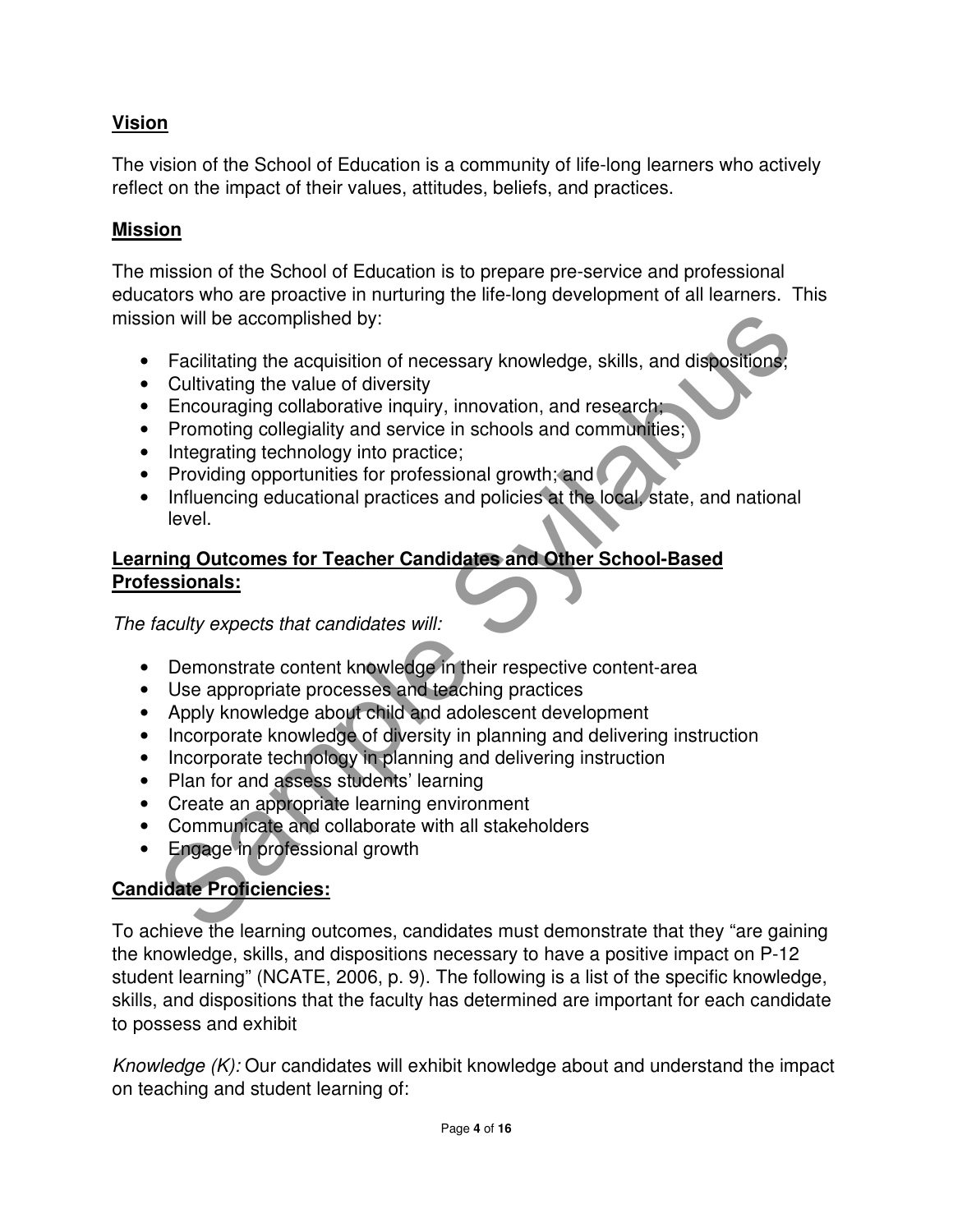- 1. theoretical perspectives of the profession
- 2. the content, processes, and practices appropriate for their students
- 3. child and adolescent development
- 4. diversity
- 5. technology
- 6. planning and assessment
- 7. the learning environment and classroom management
- 8. collaboration
- 9. legal and ethical issues related to education

Skills (S): Our candidates will be able to:

- 1. select appropriate content for use in lesson planning and delivery
- 2. apply best practices to promote learning in all students
- 3. use knowledge of child and adolescent development to direct their teaching
- 4. select from an array of techniques to meet the needs of diverse learners
- 5. integrate the use of technology into the learning environment
- 6. use appropriate assessments to measure students' developmental progress
- 7. develop an appropriate learning environment
- 8. apply classroom management techniques
- 9. communicate with all members of the educational community (students, families, other educators, administration, community members)
- 10. reflect on their professional performance in order to improve their professional effectiveness
- 11. employ ethical and legal standards in education

Dispositions (D): Our candidates will demonstrate a/an:

- 1. respect for themselves and a positive regard for others
- 2. passionate nature about learning
- 3. belief in the value of a learner-centered instruction
- 4. dedication to providing a safe and supportive learning environment
- (S): Our candidates will be able to:<br>
1. select appropriate content for use in lesson planning and delivery<br>
2. apply best practices to promote learning in all students<br>
3. use knowledge of child and adolescent developmen 5. acknowledgement of and respect for the fact people are shaped by their cultures
	- 6. commitment to clear and accurate communication
	- 7. professional and ethical attitude
	- 8. desire to keep current on educational research and practice.

#### Diversity Proficiencies (DP):

- 1. Instill the awareness of diversity for implementing inclusive instruction
- 2. Incorporate the diverse nature of learning and teaching as exemplified in the global community.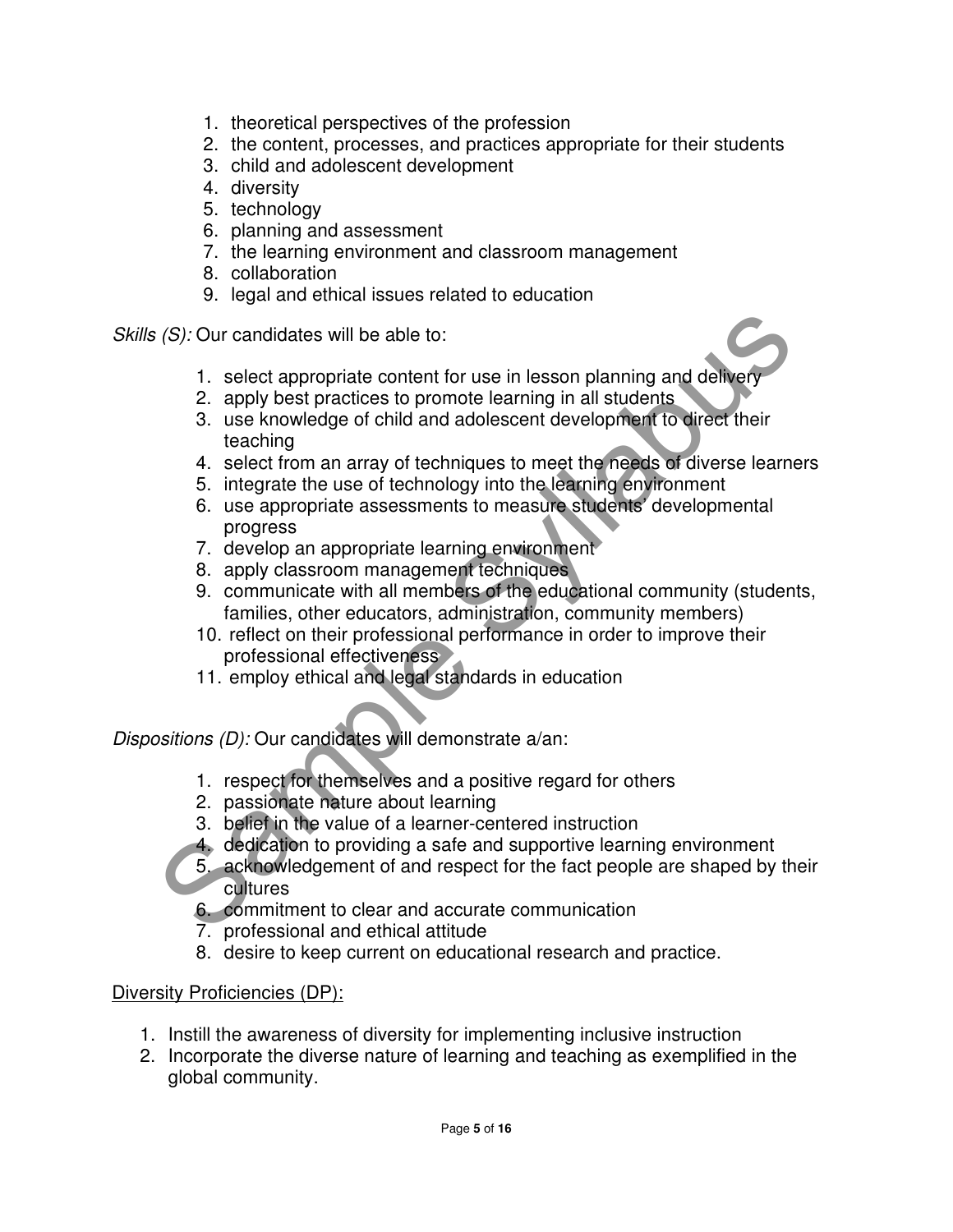- 3. Model critical global thinking through coursework
- 4. Conceptualize diversity experiences from a variety of perspectives:
	- a) to strive for social justice, equality, and equity for all learners
	- b) to continue the process of self-growth, narrowing the student achievement gap in our nation
	- c) to empower all learners as citizens in a global society

## **Important Academic Dates**

UTPB Academic Calendar

## **Course Overview**

The course is divided into 7 Modules.

Modules cover:

- 1 to 3 textbook chapters and lectures for each Module,
- Online discussion topics,
- Four assignments throughout the course,
- One article critique, and
- One final project at the completion of the course.

Betallance Calendar<br>
Lies cover:<br>
1 to 3 textbook chapters and lectures for each Module,<br>
les cover:<br>
1 to 3 textbook chapters and lectures for each Module,<br>
One article critique, and<br>
One final project at the completion o You should read the textbook section first, and then review the online lecture. The lectures will add to the knowledge base and cover material not present in the text. After you have completed reviewing the lecture, you should then log into "Discussion Board" and post answers to the discussion question posted by the instructor. You must also read other students' posts and respond to two other students' responses. Discussion posts must be made by the date on the schedule to receive full credit. You should also complete any assignments for that Module.

#### **Module Assignments (4) 100 points each**

The Professor will assign suggested and required readings for each module that will cover elaborations of course objectives, textbook material and links to related information on the Web. After you have completed the suggested and required readings, you should then log into "Assignment Tool" and complete the required assignments for each module.

#### **Article Critique (1) 40 points each**

Students will locate and critique an article germane to a facilities planning topic. Articles must be obtained from peer-reviewed, referred journals and/or resources. After you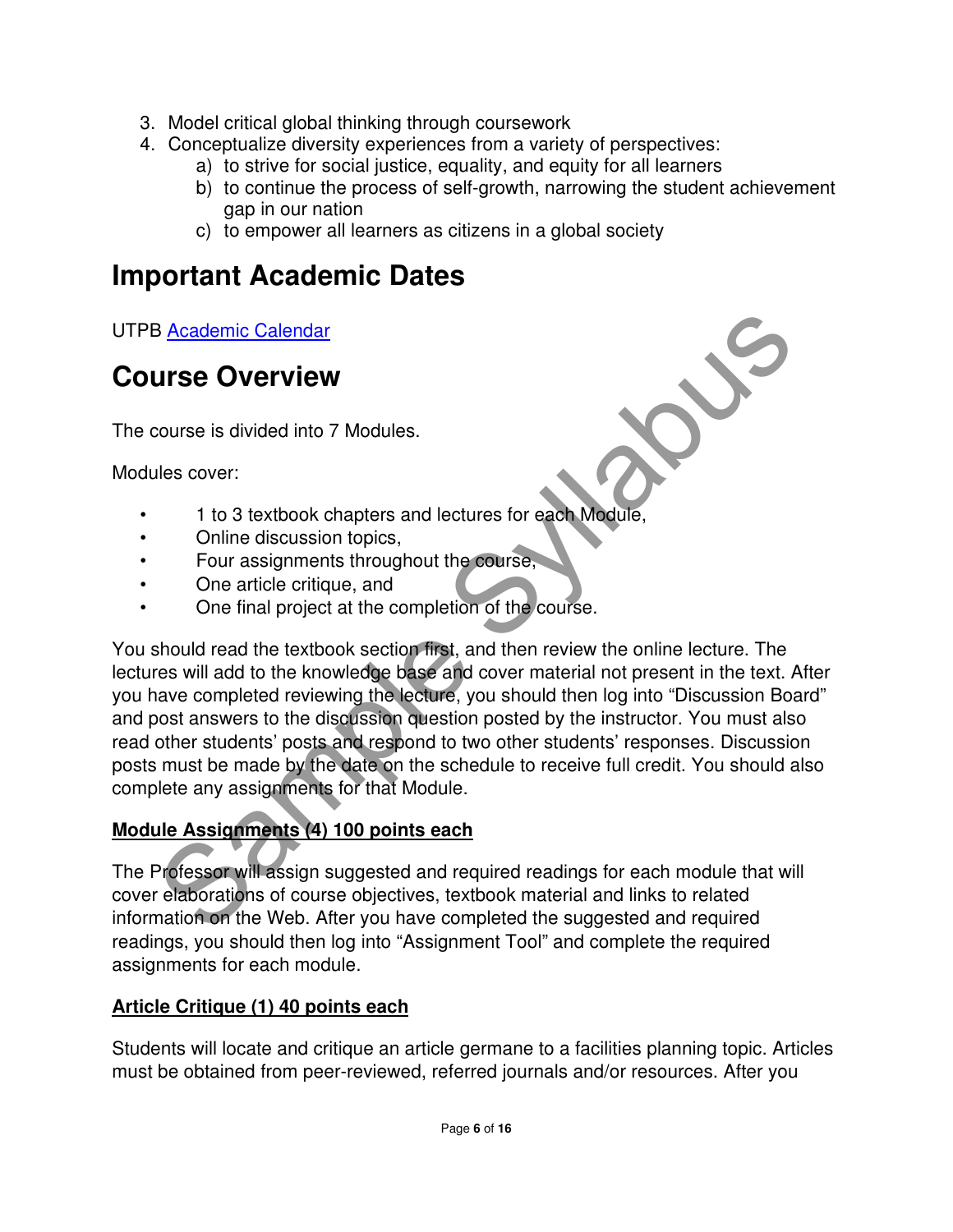have completed reviewing the article, you should then log into "Assignment Tool" and complete the required assignment. Please make sure you follow the rubric provided in order to receive full credit.

#### **Module Discussions (7) 20 points each**

Students should log into "Discussions Tool" to review these module discussion questions and post responses. Students will post their response, as well as replying to the posts of other students. Discussion posts must be made by the due date to receive full credit.

#### **Final Project (1) 420 points**

redit.<br> **Project (1) 420 points**<br>
School Facilities Project requires candidates to provide an in-depth analysis of a<br>
of in which to complete this activity and will work with the school administrators a<br>
tri in which to co The School Facilities Project requires candidates to provide an in-depth analysis of a school district's maintenance needs and accomplishments. Candidates will choose a district in which to complete this activity and will work with the school administrators and staff in order to address general facilities maintenance, planning for facilities maintenance, facility audits, environmental safety, maintenance of facilities and grounds, management of staff and contractors, and the evaluation of maintenance programs.

#### **Internship**

Each superintendent certification course has field experiences built into the assignments. Please have your superintendent complete the Immediate Supervisors Acceptance Form (you will need Adobe Reader) and either email or fax to UTPB.

The University of Texas of the Permian Basin Attention: Dr. Jessica Garrett Fax: 432-552-2125

One copy of this form is required to be on file for the program. There is no need to duplicate this form unless you change districts or get a new superintendent.

## **Grading:**

There is a grade sheet listing all assignments for the course which you can access through the electronic Student Gradebook. Be sure to keep a copy of each of your assignments, discussions, final project, and article critique.

| Grade | Range        |
|-------|--------------|
|       | $930 - 1000$ |
| R     | 840 - 929    |
|       | 750 - 839    |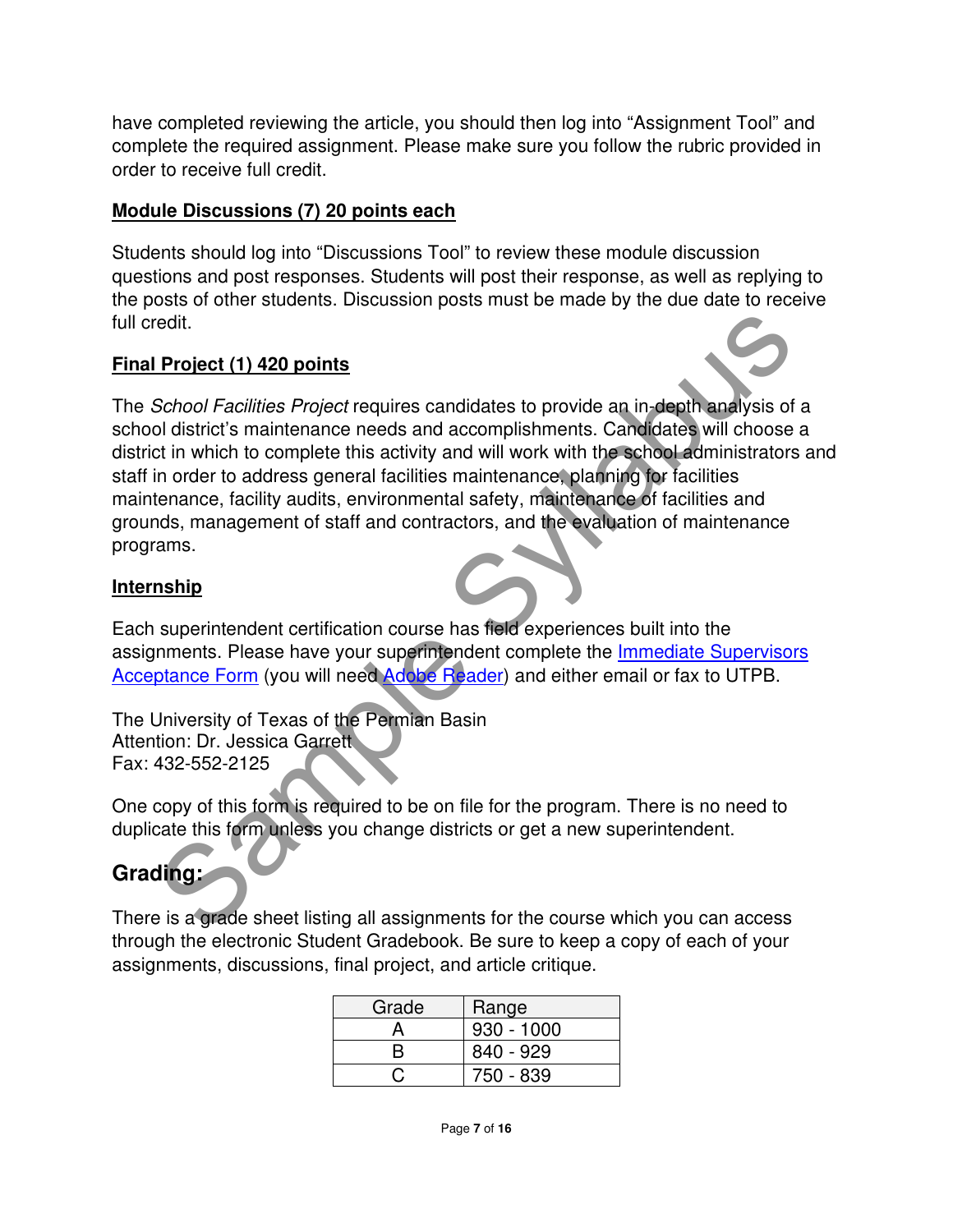Grades will be assessed on the quality of the following:

Overall Presentation **Writing** 

- o Clarity of content
- o Word usage
- o Thought
- o Grammar

Evidence of problem solving skills

\*Unless otherwise stated, all materials, activities, and assessments are required and are not optional.

#### **Communication, Grading & Feedback:**

This is a web-based course. Make every attempt to check your e-mail and the announcements section at least weekly.

Sample System Stated, all materials, activities, and assessments are required and<br>prional.<br>
Sis a web-based course. Make every attempt to check your e-mail and the<br>
sis a web-based course. Make every attempt to check your The professor will respond to all email inquiries within 48 hours. Be sure to use the email tab on the course homepage. The professor will check the discussion board at least twice a week. In addition to posting any important information on the announcements page, the professor will also email the information to the students.

#### **Feedback on Assignments: Assignments will be graded within two weeks of submission, individual feedback and/or general feedback will be provided**

#### **Time Management:**

It is important to develop a Time Management Plan to be successful.

## **Policies**

### **Discussion Board**

Discussion Board is primarily for discussing course related topics and issues. Discussion Board will primarily be used for discussing course content, related topics and issues. There will be seven discussion topics for the semester. Each discussion topic is worth 20 points.

In addition to the course content related topics in discussion tool there will be few general topics: Getting to Know Each Other, Technical problems/issues, General Questions related to the course content, etc. The posts under these topics will not be graded.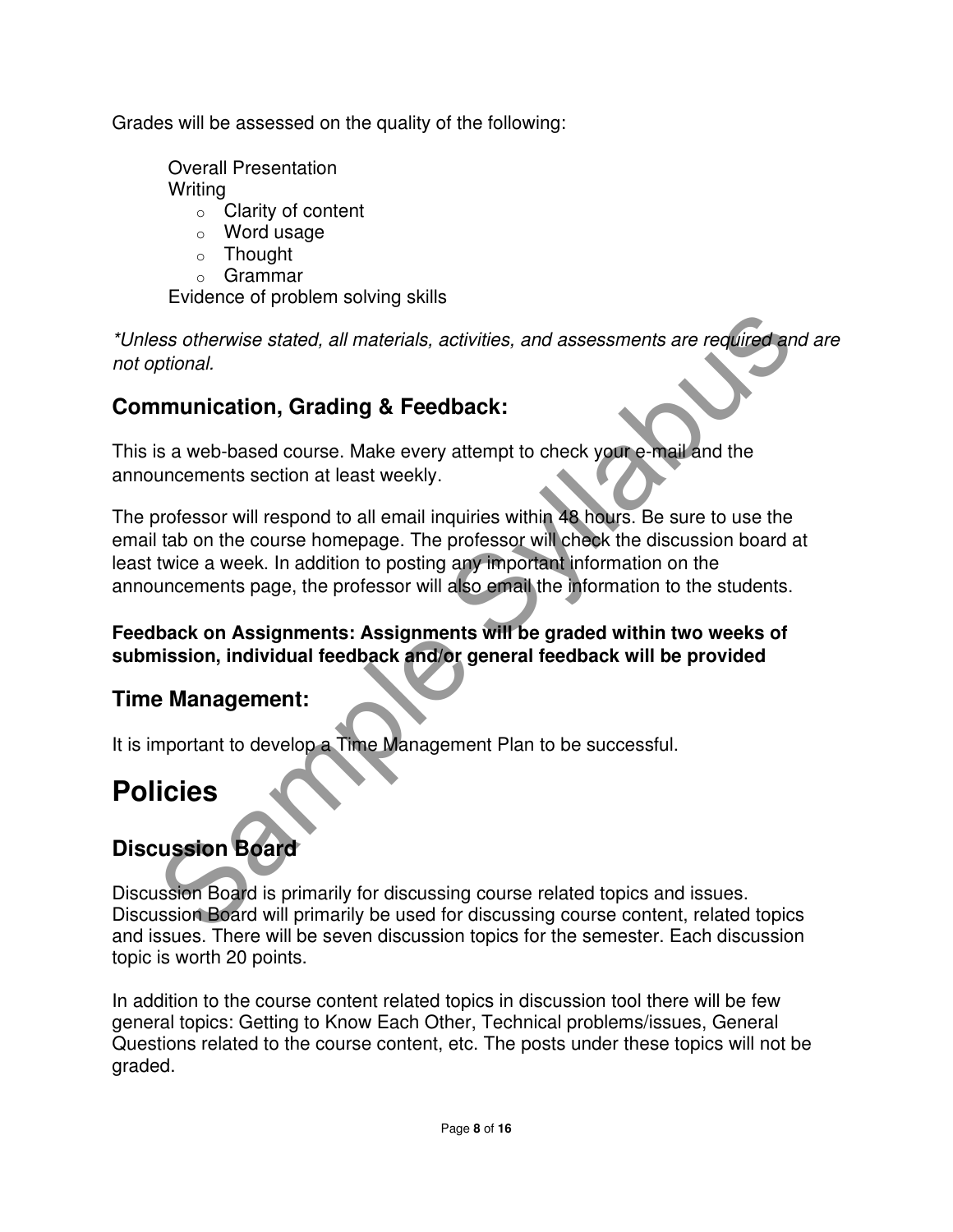For each graded discussion question, first, you must respond to the question directly and second, you must read the other students posts and reply to at least two other students responses. You must ensure that the responses to the questions are meaningful, reflective, refer to personal experience and support your course readings. Avoid postings that are limited to 'I agree' or 'great idea', etc. If you agree (or disagree) with a posting then say why you agree by supporting your statement with concepts from the readings, research, or by bringing in a related example or experience.

You are expected to read all messages. You are responsible for reading all of the messages that are posted in the online discussion. Not reading messages is the equivalent of sleeping in class.

readers that are posted in the online discussion. Not reading messages is the<br>alent of sleeping in class.<br>
a person's name in the body of your message when you reply to their message<br>
to keep all of us oriented. It helps u Use a person's name in the body of your message when you reply to their message. It helps to keep all of us oriented. It helps us maintain a clearer sense of who is speaking and who is being spoken to. As we begin to associate names with tone and ideas, we come to know each other better.

Change the subject line when you introduce a new topic. The value of this tip will become apparent as the number of messages grows. Best practices are:

- Read all message postings in online discussion.
- Respond to the question directly
- Reply to minimum of two other student posts.
- Use a person's name in the body of your message when you reply to their message.
- Avoid postings that are limited to 'I agree' or 'great idea', etc.
- Ensure responses to questions are meaningful, reflective.
- Support statements with concepts from course readings, refer to personal experience, examples.
- Follow **Rules of Behavior (below).**

## **Rules of Behavior**

Discussion areas are public to every student in this class (including your instructor) who will see what you write. Please pay attention to the language you use and adhere to the following guidelines:

- Do not post anything too personal.
- Do not use language that is inappropriate for a classroom setting or prejudicial in regard to gender, race, or ethnicity.
- Do not use all caps in the message box unless you are emphasizing (it is considered shouting).
- Be courteous and respectful to other people on the list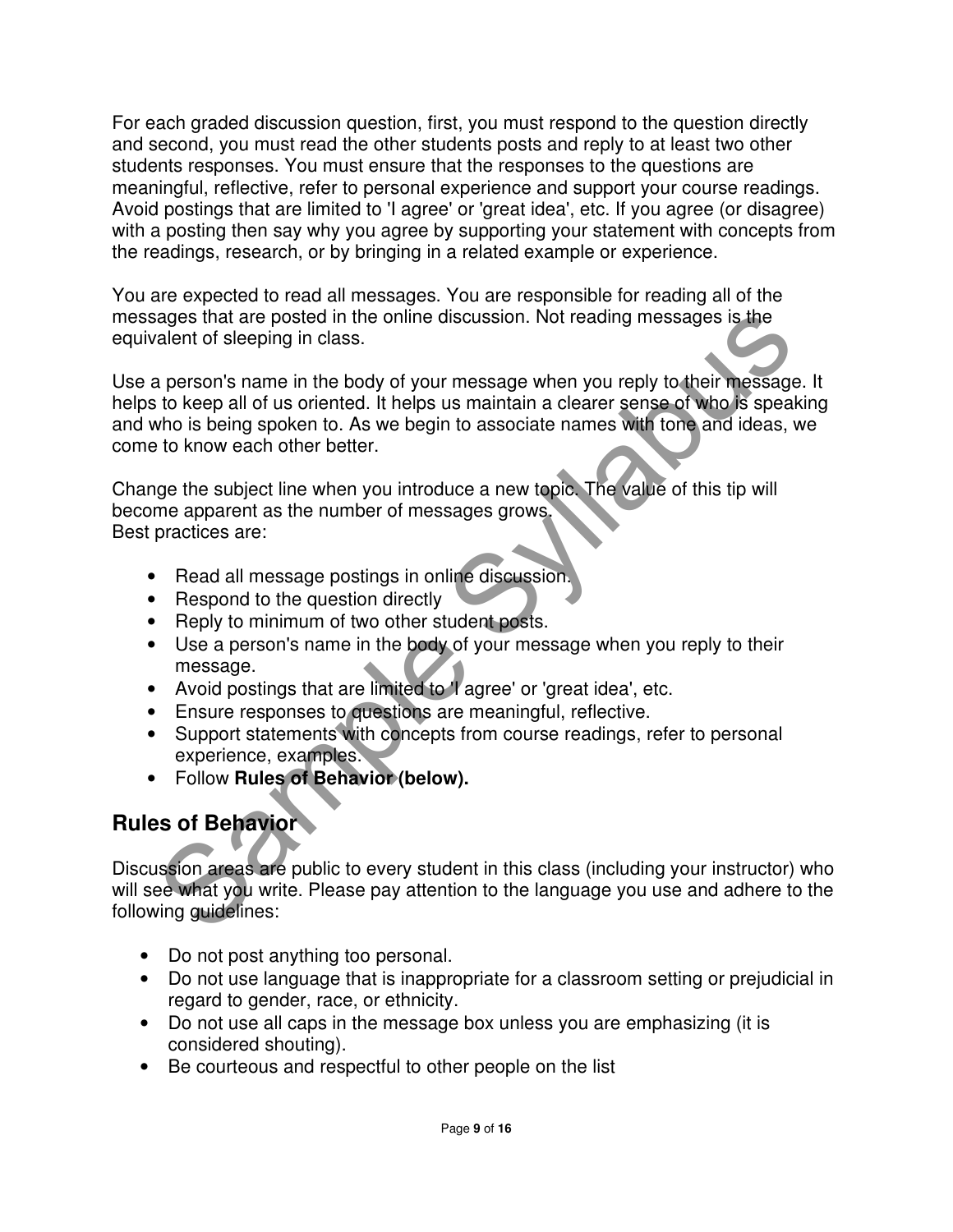- Do not overuse acronyms like you would use in text messaging. Some of the list participants may not be familiar with acronyms.
- Use line breaks and paragraphs in long responses.
- Write your full name at the end of the posting.
- Be careful with sarcasm and subtle humor; one person's joke is another person's insult.

### **Make-Up/Late Submission Policy**

All course activities must be submitted before or on set due dates and times. If the student is unable to abide by the due dates and times, it is her/his responsibility to contact the instructor immediately. There will be a 10% deduction for each day of late submission of the assignment.

### **Academic Dishonesty/Plagiarism/Cheating**

The academic community regards academic dishonesty as an extremely serious matter, with serious consequences. Any effort to gain an advantage not given to all students is dishonest whether or not the effort is successful. Any suspicion of academic dishonesty will be reported and investigated. A student who engages in scholastic dishonesty that includes, but is not limited to cheating, plagiarism, and collusion will receive an "F" for the course.

All persons involved in academic dishonesty will be disciplined in accordance with University regulations and procedures. For complete information on UTPB student conduct and discipline procedures consult the University's Handbook: Scholastic Dishonesty.

ourse activities must be submitted before or on set due dates and times. If the thin this undels to abide by the due takes and times, it is her/his responsibility to the form the surfact term in the syllabused of the assig **Academic dishonesty** includes, but is not limited to cheating, plagiarism, collusion, falsifying academic records, misrepresenting facts, the submission for credit of any work or materials that are attributable in whole or in part to another person, taking an examination for another person, any act designed to give unfair advantage to a student such as, but not limited to, submission of essentially the same written assignment for two courses without the prior permission of the instructor, or the attempt to commit such acts.

**Plagiarism** includes, but is not limited to the appropriation of, buying, receiving as a gift, or obtaining by any means material that is attributable in whole or in part to another source, including words, ideas, illustrations, structure, computer code, other expression and media, and presenting that material as one's own academic work being offered for credit.

### **Attendance and Class Participation**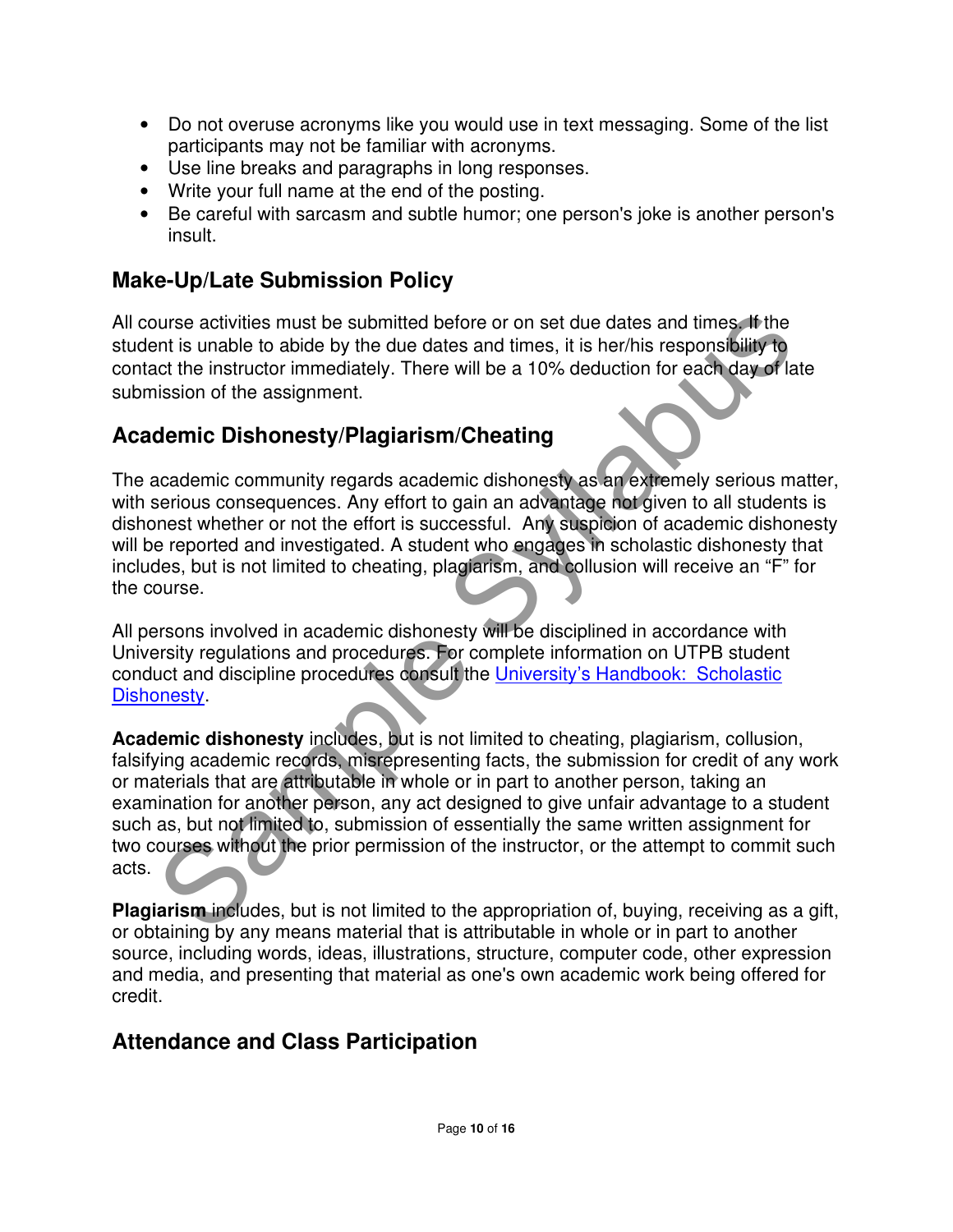Regular and active participation is an essential, unmistakably important aspect of this online course. Students will log on a minimum of three times every seven days. All students are expected to do the work assigned, notify the instructor when emergencies arise. Your full participation ON A WEEKLY BASIS is not only a requirement; it is also an essential aspect of the online course process. All students are expected to do the work assigned, notify the instructor when emergencies arise, and make up assignments no later than the due dates.

## **Tracking**

The learning management systems have a tracking features. Statistics are collected that quantifies how often and when students are active in the course and provides information if the student has accessed different pages of the course.

### **Absenteeism**

All the course activities have set dates to be completed and submitted. After the due dates the activities will not be available for the students. Not logging into an online course is considered absenteeism. Contact instructor immediately in case of emergency medical situation.

### **Course Incomplete/Withdrawal/Grade Appeal**

earning management systems have a tracking features. Statistics are collected<br>quantifies how often and when students are active in the course and provides<br>mation if the student has accessed different pages of the course.<br> All students are required to complete the course within the semester they are signed up. Incomplete grades for the course are rarely given, will only be granted if the student provides a valid, documented excuse for not being able to complete the course on time, and has contacted the instructor prior to the scheduled last class to request an extension. The student signs a contract that includes the incomplete course activities and the new due dates.

Find information and dates regarding drops and withdrawals consult the University Handbook: Drops and Withdrawals and Appeal Process.

## **Accommodation for Students with Disabilities**

**Students with Disabilities:** The University of Texas of the Permian Basin in compliance with the Americans with Disabilities Act and Section 504 of the Rehabilitation Act provides "reasonable accommodations" to students with disabilities. Any student with a disability who is requesting an accommodation for this course must provide the instructor with official documentation in the form of a letter from the ADA Officer for Students. Only those students who have officially documented a need for an accommodation will have their request honored.

**ADA Officer for Students:** Mr. Paul Leverington **Address:** Mesa Building 4243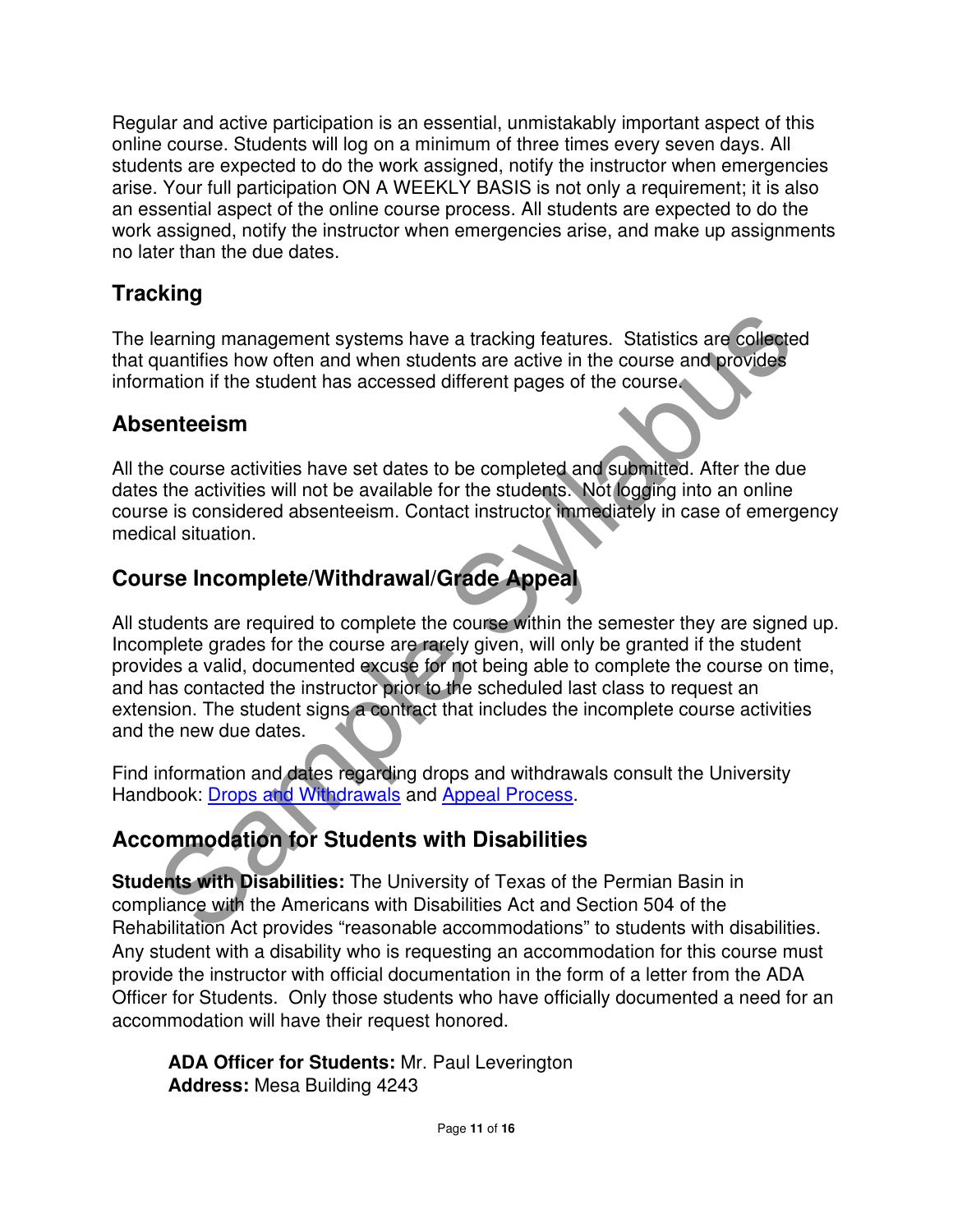**Voice Telephone:** 432-552-3702 **Email:** Leverington\_P@utpb.edu

For the accessibility and privacy statements of external tools used within courses, go to Accessibility and Privacy Statements.

## **Computer Skills, Technical & Software Requirements**

The student should be sufficiently comfortable in an online environment to handle basic web navigation and to upload and download assignments.

Students can use cloud version of Word, PowerPoint and other Microsoft products through use of their UTPB Outlook 365 and UTPB email address. For more information refer to UTPB Office 365 Page.

#### **Computer Technical Requirements**

See Technical Requirements.

#### **Online Student Authentication**

studient should be sultricentity combinable in an online environment to handle base<br>anavigation and to upload and download assignments.<br>The set of their UTPB Outlook 365 and UTPB email address. For thore for thoreases<br>the The University of Texas of the Permian Basin (UTPB) maintains policies and procedures to ensure that each student who registers for a distance or correspondence course is the same student who participates in, completes, and receives credit for the course. UTPB's Distance Education Policy requires faculty members to authenticate student identity by employing at least two methods of verification. To access online courses students must login to the Canvas learning management system to establish their identity by using their unique personal identifying username login and a secure password. UTPB's Distance Education Policy allows faculty multiple options (Proctored Examinations, Field/Clinical Experiences, Synchronous/asynchronous video activities, other technologies and practices that are effective in verifying student identification) for satisfying the second method of validating student identity. This course satisfies the second method of student verification by requiring a clear the following (non-graded but mandatory):

- 1) A clear image of yourself:
	- a. In color
	- b. Well lit, and no shadows on your face or your ID that can obscure your image
	- c. Must be taken on the day you submit the photo to reflect your current appearance
	- d. Taken in full-face view directly facing the camera
	- e. With a neutral facial expression and both eyes open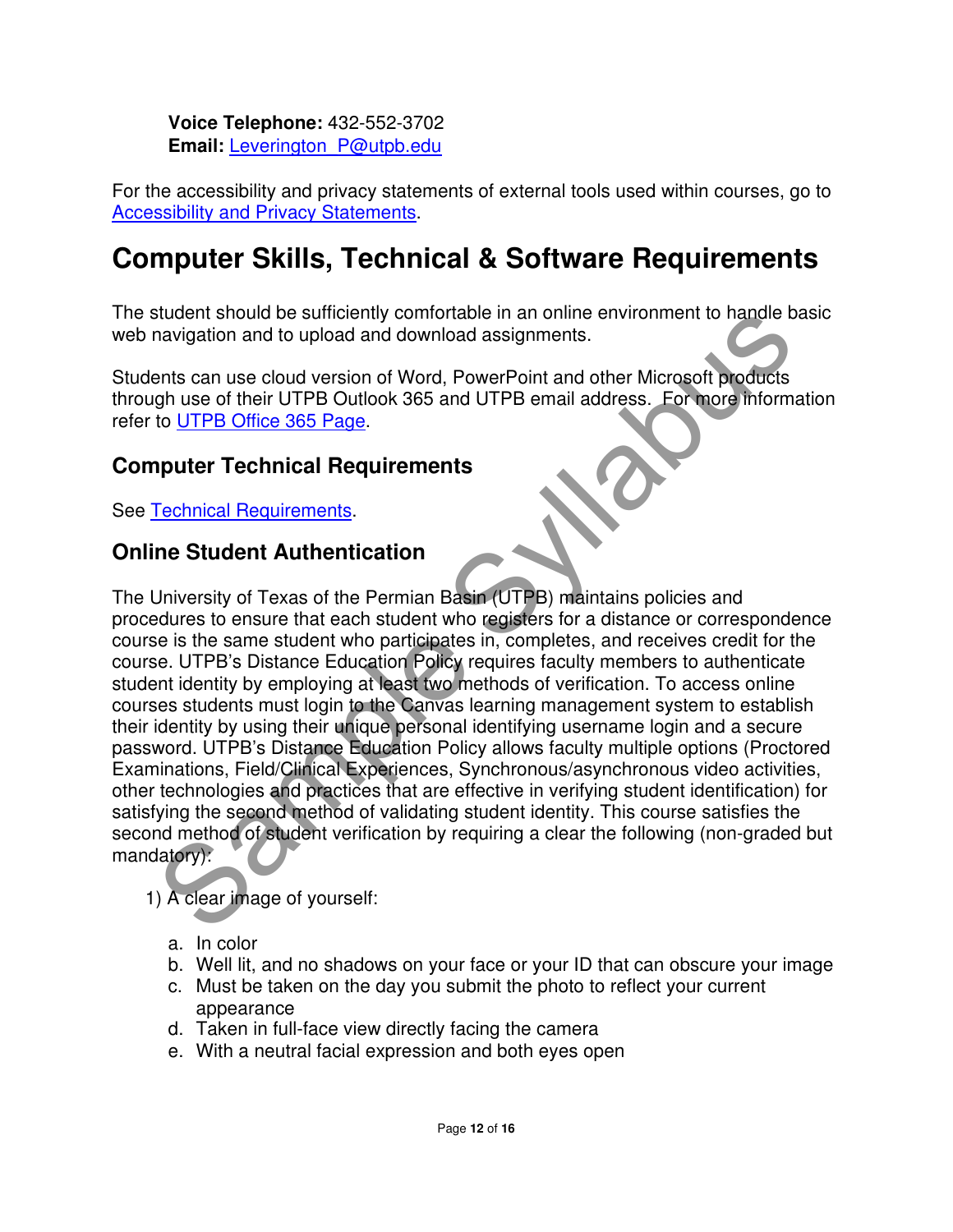2) Then a picture of your ID (can be a UTPB ID or government issued ID) with only your name and picture showing (Picture ID card in which the **ID number has been covered (tape over any numbers)**.

I just need to see you, then the image of you on the card with your name. **Make sure to attach both image files in either JPEG or PNG format to the assignment BEFORE you submit it.**

## **Preparation for Emergencies**

## **Computer Crash**

**paration for Emergencies**<br> **puter Crash**<br> **avoing a working computer or a crashed computer during the semester will NOT<br>
dered as an acceptable reason for not completing course activities at a schedule<br>
NOTE: Identify a s** Not having a working computer or a crashed computer during the semester will NOT be considered as an acceptable reason for not completing course activities at a scheduled time. NOTE: Identify a second computer before the semester begins, that you can use when/if your personal computer crashes.

## **Complete Loss of Contact**

If you lose contact with course connectivity completely (i.e. you cannot contact me via Canvas or email), you need to call instructor, and leave message regarding connectivity loss and contact information.

## **Lost/Corrupt/Missing Files**

You must keep/save a copy of every project/assignment on an external drive, UTPB Outlook 365 OneDrive, or personal computer. In the event of any kind of failure (e.g. virus infection, student's own computer crashes, loss of files in cyberspace, etc.) or any contradictions/problems, you may be required to resubmit the files.

# **End-of-Course Evaluation & Instructor Evaluation**

Every student is encouraged to complete an end-of-course evaluation/survey provided by UTPB. During the last few weeks of class, you will receive an announcement through email notifying you that the Course/Instructor Survey is available. You may follow the link in the email to complete the survey using the same credentials to access your courses here. When entering the emailed Survey link you will see a list of surveys for you to complete. Another way to find End-of-Course Evaluations is through you my.utpb.edu account > My Surveys & Evaluations are on the first page after you login.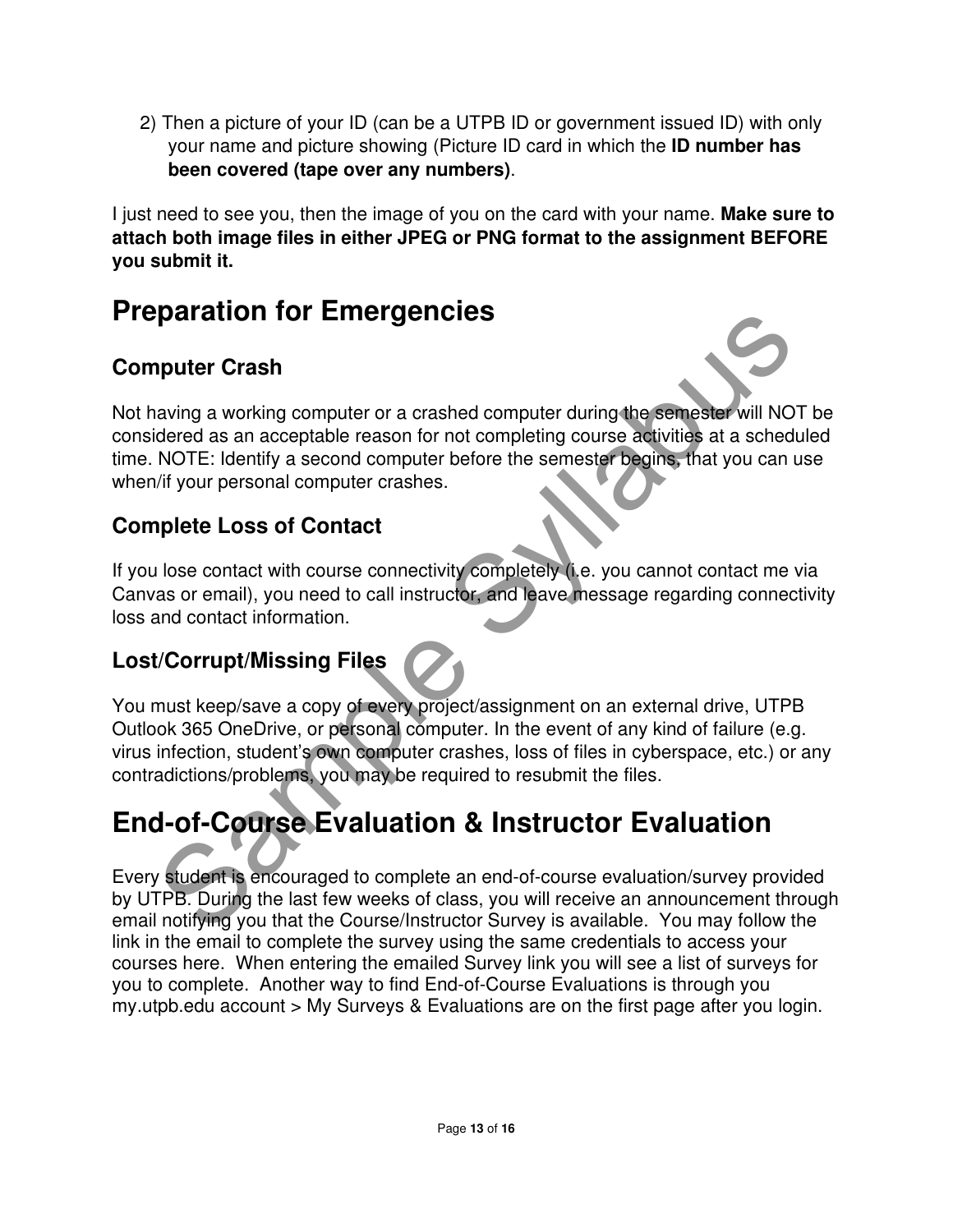The survey is anonymous and your responses are confidential. Your feedback is critical to us and to your instructor as we strive to improve our offerings, and our support of you, the students.

| <b>Student Support Services</b> |  |
|---------------------------------|--|
|---------------------------------|--|

| <b>SERVICE</b>                                     | <b>CONTACT</b>                                                                                                                                                                                                  |
|----------------------------------------------------|-----------------------------------------------------------------------------------------------------------------------------------------------------------------------------------------------------------------|
| <b>ADA</b><br>Accommodation/Support                | <b>Testing Services &amp; Academic Accommodations</b><br><b>Department</b><br>(432) 552-2630                                                                                                                    |
| Advising                                           | <b>UTPB E-Advisor</b><br>(432) 552-2661<br><b>UTPB Academic Advising Center</b>                                                                                                                                 |
| <b>Bookstore</b>                                   | <b>UTPB Campus Bookstore</b><br>(432) 552-0220                                                                                                                                                                  |
| Email, Outlook 365,<br>my.utpb.edu                 | <b>Information Resources Division (IRD)</b>                                                                                                                                                                     |
| <b>Financial Aid and</b><br>Scholarship            | <b>UTPB Financial Aid</b><br>(432) 552-2620                                                                                                                                                                     |
| Library                                            | The J. Conrad Dunagan Library Online at<br>432) 552-2370                                                                                                                                                        |
| Registrar                                          | <b>UTPB Registrar</b><br>(432) 552-2635                                                                                                                                                                         |
| <b>Student Services</b>                            | <b>Dean of Students</b><br>(432) 552-2600                                                                                                                                                                       |
| <b>Technical Support</b>                           | Canvas<br>1-866-437-0867                                                                                                                                                                                        |
| <b>Tutoring &amp; Learning</b><br><b>Resources</b> | If you are taking courses through UTPB the following links<br>provide services: Smarthinking Online Tutoring (provides<br>tutoring services), SmarterMeasure (measures learner<br>readiness for online course). |

### **Disclaimer & Rights**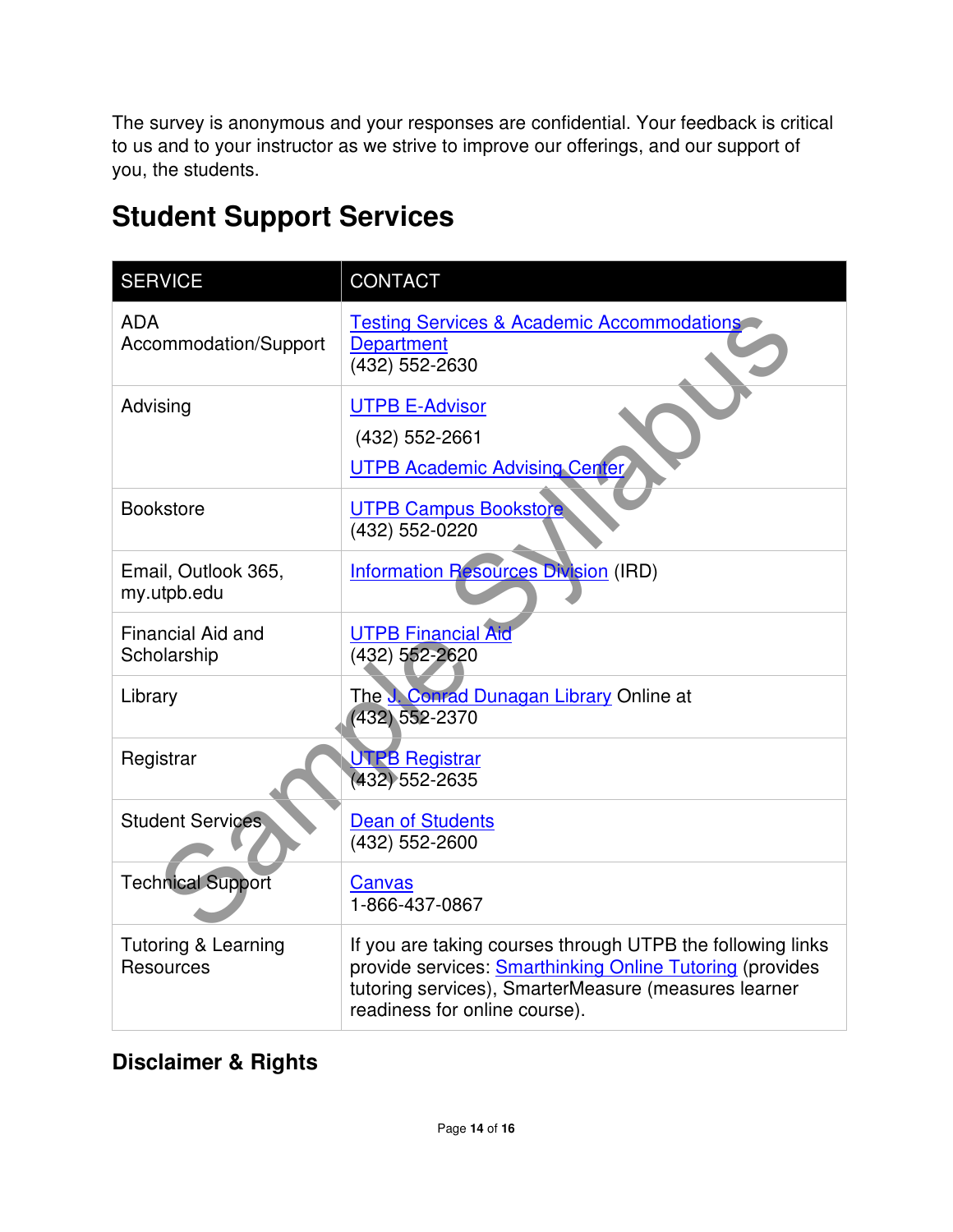Information contained in this syllabus was to the best knowledge of the instructor considered correct and complete when distributed for use in the beginning of the semester. However, the instructor reserves the right, acting within the policies and procedures of UTPB to make changes in the course content or instructional techniques without notice or obligation. The students will be informed about the changes, if any.

## **Copyright Statement**

Many of the materials that are posted within UTPB courses are protected by copyright law. These materials are only for the use of students enrolled in the course and only for the purpose of the course. They may not be further retained or disseminated.

# **Schedule**

## **EDLD 6464 Summer 2nd Eight Weeks 2018 Course Calendar**

| law. These materials are only for the use of students enrolled in the course and only for |                                                                   |  |
|-------------------------------------------------------------------------------------------|-------------------------------------------------------------------|--|
| the purpose of the course. They may not be further retained or disseminated.              |                                                                   |  |
|                                                                                           |                                                                   |  |
| <b>Schedule</b>                                                                           |                                                                   |  |
|                                                                                           |                                                                   |  |
|                                                                                           |                                                                   |  |
|                                                                                           | EDLD 6464 Summer 2 <sup>nd</sup> Eight Weeks 2018 Course Calendar |  |
|                                                                                           |                                                                   |  |
| <b>Week and Module</b>                                                                    | <b>Activities</b>                                                 |  |
| <b>MODULE 1</b>                                                                           | Textbook Reading - Introduction, Chapter 1 and 2                  |  |
| <b>Educational Design in School</b>                                                       | Assignment 1 - Evaluation of Welcome                              |  |
| <b>Buildings and First</b>                                                                | <b>Discussion Board Prompt 1</b>                                  |  |
| <b>Impressions</b>                                                                        |                                                                   |  |
| October 21-27                                                                             |                                                                   |  |
| <b>MODULE 2</b>                                                                           | Textbook Reading - Chapters 3 and 4                               |  |
| <b>A Focus on Learning</b>                                                                | <b>Assignment 2 - Article Critique</b>                            |  |
| October 28-November 3                                                                     | <b>Discussion Board Prompt 2</b>                                  |  |
| <b>MODULE 3</b>                                                                           | Textbook Reading - Chapter 5                                      |  |
| <b>Collaboration</b>                                                                      | Assignment 3 - Interview with Facilities Director                 |  |
| November 4 - 10                                                                           | <b>Discussion Board Prompt 3</b>                                  |  |
| <b>MODULE 4</b>                                                                           | Textbook Reading - Chapter 6 and Appendix A and                   |  |
| <b>Libraries</b>                                                                          | В                                                                 |  |
| November 11 - 17                                                                          | Assignment 3 - Inspection                                         |  |
|                                                                                           | <b>Discussion Board Prompt 4</b>                                  |  |
| <b>MODULE 5</b>                                                                           | Textbook Reading- Chapter 7                                       |  |
| <b>Outdoor Learning</b>                                                                   | Start working on Final Project                                    |  |
| November 18 - 24                                                                          | <b>Discussion Board Prompt 5</b>                                  |  |
| <b>MODULE 6</b>                                                                           | Textbook Reading - Chapter 8                                      |  |
| <b>Community Cafes</b>                                                                    | Assignment 4 - Design/Draw your Perfect Café                      |  |
| November 25 - December 1                                                                  | <b>Discussion Board Prompt 6</b>                                  |  |
| <b>MODULE 7</b>                                                                           | Textbook Reading - Conclusion and U.S.                            |  |
| <b>Where to Begin</b>                                                                     | Department of Education, National Center for                      |  |
| December 2 - 8                                                                            | <b>Education Statistics, National Forum on Education</b>          |  |
|                                                                                           | Statistics. Planning Guide for Maintaining School                 |  |
|                                                                                           | <b>Facilities</b>                                                 |  |